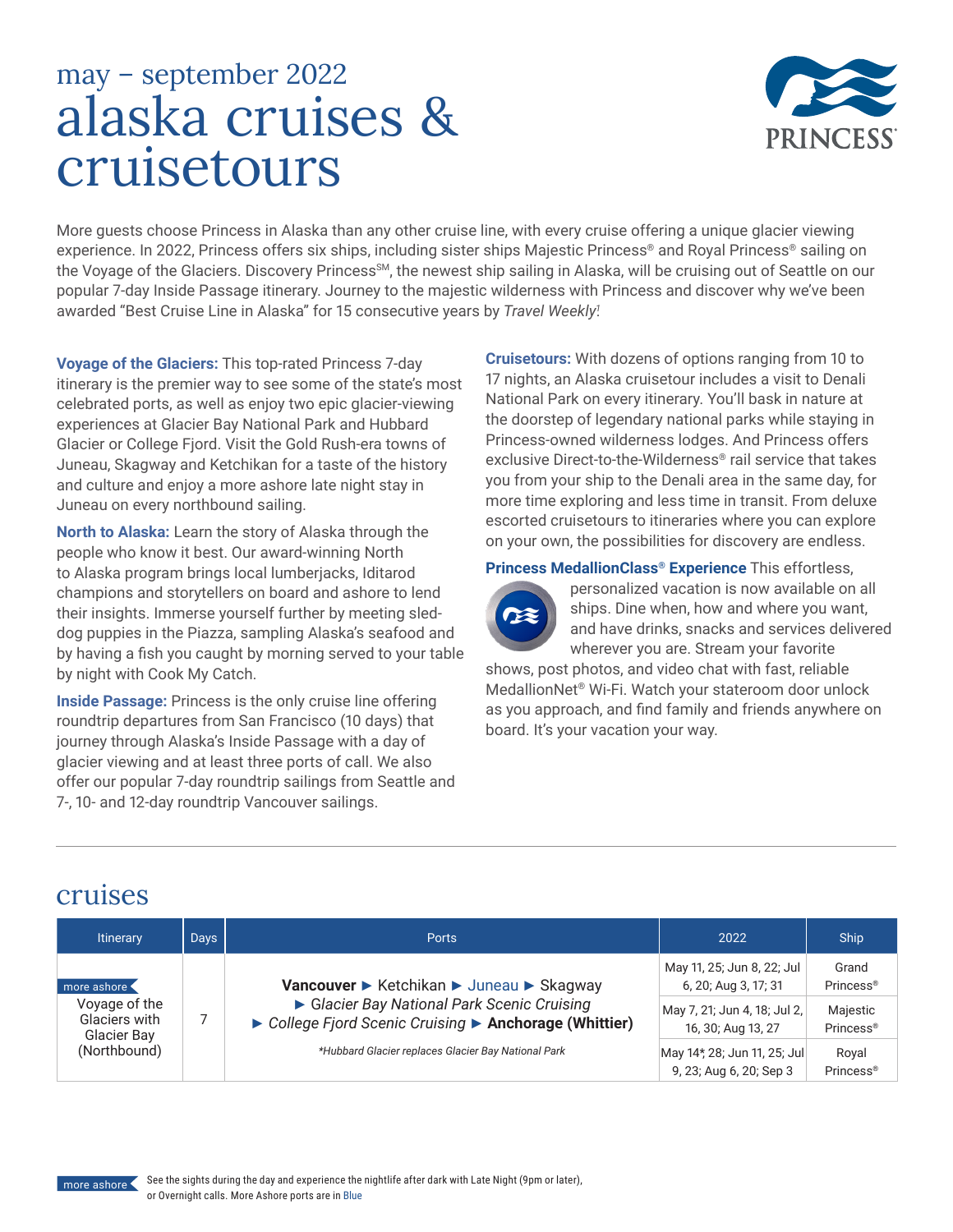#### cruises (continued)

| <b>Itinerary</b>                                                           | <b>Days</b>     | <b>Ports</b>                                                                                                                                                                                                                                                                                                                                                                                                                                                                                                                                                                                  | 2022                                                                                                          | Ship                                |
|----------------------------------------------------------------------------|-----------------|-----------------------------------------------------------------------------------------------------------------------------------------------------------------------------------------------------------------------------------------------------------------------------------------------------------------------------------------------------------------------------------------------------------------------------------------------------------------------------------------------------------------------------------------------------------------------------------------------|---------------------------------------------------------------------------------------------------------------|-------------------------------------|
|                                                                            |                 |                                                                                                                                                                                                                                                                                                                                                                                                                                                                                                                                                                                               | May 18, Jun 1, 15, 29; Jul<br>13, 27; Aug 10, 24; Sep 7                                                       | Grand<br>Princess <sup>®</sup>      |
| Voyage of the<br>Glaciers with<br>Glacier Bay                              | $\overline{7}$  | Anchorage (Whittier) ► Hubbard Glacier Scenic Cruising<br>► Glacier Bay National Park Scenic Cruising ► Skagway<br>→ Juneau → Ketchikan → Vancouver                                                                                                                                                                                                                                                                                                                                                                                                                                           | May 14, 28; Jun 11, 25;<br>Jul 9, 23; Aug 6, 20;<br>Sep 3                                                     | Majestic<br>Princess <sup>®</sup>   |
| (Southbound)                                                               |                 | * Victoria, B.C. replaces Ketchikan                                                                                                                                                                                                                                                                                                                                                                                                                                                                                                                                                           | May 21*; Jun 4*, 18*;<br>Jul 2, 16*, 30; Aug 13, 27;<br>Sep 10                                                | Royal<br>Princess <sup>®</sup>      |
|                                                                            |                 | Vancouver ► Ketchikan ► Juneau ► Skagway ► Glacier Bay<br>National Park Scenic Cruising ▶ College Fjord Scenic Cruising                                                                                                                                                                                                                                                                                                                                                                                                                                                                       | May 11, 25; Jun 8, 22; Jul<br>6, 20; Aug 3, 17, 31                                                            | Grand<br>Princess <sup>®</sup>      |
| more ashore<br>Voyage of the<br><b>Glaciers Grand</b>                      | 14              | ▶ Anchorage (Whittier) ▶ Hubbard Glacier Scenic Cruising<br>► Glacier Bay National Park Scenic Cruising ► Skagway                                                                                                                                                                                                                                                                                                                                                                                                                                                                             | May 7, 21; Jun 4, 18; Jul<br>2, 16, 30; Aug 13, 27                                                            | Majestic<br>Princess <sup>®</sup>   |
| Adventure <sup>®</sup>                                                     |                 | ▶ Juneau ▶ Ketchikan ▶ Vancouver<br>*Two days scenic cruising in Hubbard Glacier; one day at Glacier Bay National Park;<br><sup>^</sup> Victoria, B.C. replaces Ketchikan                                                                                                                                                                                                                                                                                                                                                                                                                     | May 14*, 28^; Jun 11^,<br>25; Jul 9^, 23; Aug 6, 20;<br>Sep 3                                                 | Royal<br>Princess <sup>®</sup>      |
| more ashore<br>Inside Passage<br>(with Glacier Bay<br>National Park)       | $\overline{7}$  | Seattle ► Juneau ► Skagway ► Glacier Bay National Park<br>Scenic Cruising ► Ketchikan ► Victoria ► Seattle                                                                                                                                                                                                                                                                                                                                                                                                                                                                                    | May 7, 14, 21, 28; Jun<br>4, 11, 18, 25; Jul 2, 9, 16,<br>23, 30; Aug 6, 13, 20, 27;<br>Sep 3                 | Crown<br><b>Princess®</b>           |
| more ashore<br>Inside Passage                                              | $\overline{7}$  | Seattle ► Ketchikan ► Endicott Arm and Dawes Glacier<br>Scenic Cruising ► Juneau ► Skagway ► Victoria ► Seattle                                                                                                                                                                                                                                                                                                                                                                                                                                                                               | May 8, 15, 22, 29; Jun 5,<br>12, 19, 26; Jul 3, 10, 17,<br>24, 31; Aug 7, 14, 21, 28;<br>Sep 4, 11            | Discovery<br>Princess <sup>SM</sup> |
| (Roundtrip Seattle)                                                        |                 |                                                                                                                                                                                                                                                                                                                                                                                                                                                                                                                                                                                               | Sep 10                                                                                                        | Crown<br>Princess <sup>®</sup>      |
| more ashore<br>Inside Passage<br>(Roundtrip<br>Vancouver)                  | $\overline{7}$  | <b>Vancouver &gt;</b> Ketchikan $\triangleright$ Endicott Arm and<br>Dawes Glacier Scenic Cruising > Juneau<br>▶ Skagway ▶ Victoria ▶ Vancouver                                                                                                                                                                                                                                                                                                                                                                                                                                               | Sep 17                                                                                                        | Royal<br>Princess <sup>®</sup>      |
| Inside Passage<br>(Seattle to<br>Vancouver)                                | $\overline{7}$  | Seattle ► Ketchikan ► Endicott Arm and Dawes Glacier<br>Scenic Cruising ► Juneau ► Skagway ► Vancouver                                                                                                                                                                                                                                                                                                                                                                                                                                                                                        | Sep 18                                                                                                        | Discovery<br>Princess <sup>SM</sup> |
| more ashore<br>Inside Passage<br>(with Glacier Bay<br>National Park)       | 8               | Seattle ► Juneau ► Skagway ► Glacier Bay National Park<br>Scenic Cruising ► Sitka ► Ketchikan ► Victoria ► Seattle                                                                                                                                                                                                                                                                                                                                                                                                                                                                            | Apr 29                                                                                                        | Crown<br>Princess <sup>®</sup>      |
| more ashore<br>Inside Passage<br>(Roundtrip San<br>Francisco)              | 10 <sup>1</sup> | San Francisco ► Ketchikan ► Juneau ► Skagway<br>Endicott Arm and Dawes Glacier Scenic Cruising<br>$\triangleright$ Victoria $\triangleright$ San Francisco<br>Port order varies.<br>*Icy Strait Point and Haines replace Skagway and Ketchikan;<br>additional late night in Haines<br><sup>^</sup> No late night in Juneau<br>tHaines replaces Skagway and Tracy Arm replaces Edicott and Dawes Glaicer; additional<br>late night in Haines<br>‡Haines replaces Skagway; additional late night in Haines<br>♦ Tracy Arm Fjord replaces Edicott Arm and Dawes Glacier; no late night in Juneau | May 20 <sup>*</sup> , June 9 <sup>*</sup> , 19;<br>Jul 9 <sup>†</sup> , 29 <sup>‡</sup> ; Aug 18 <sup>6</sup> | Ruby<br>Princess <sup>®</sup>       |
| more ashore<br>Inside Passage<br>(with Glacier Bay<br><b>National Park</b> | 10              | San Francisco > Juneau > Skagway<br>Glacier Bay National Park Scenic Cruising<br>► Ketchikan ► Victoria ► San Francisco<br>Port order varies<br>*No late night in Juneau<br><b>Mcy Strait Point replaces Skagway</b><br>†Sitka replaces Skagway                                                                                                                                                                                                                                                                                                                                               | April 30*, May 10*, 30*,<br>Jun 29 <sup>1</sup> , Jul 19 <sup>1</sup> , Aug 8,<br>28 <sup>t</sup> : Sep 7     | Ruby<br><b>Princess®</b>            |



more ashore See the sights during the day and experience the nightlife after dark with Late Night (9pm or later), or Overnight calls. More Ashore ports are in Blue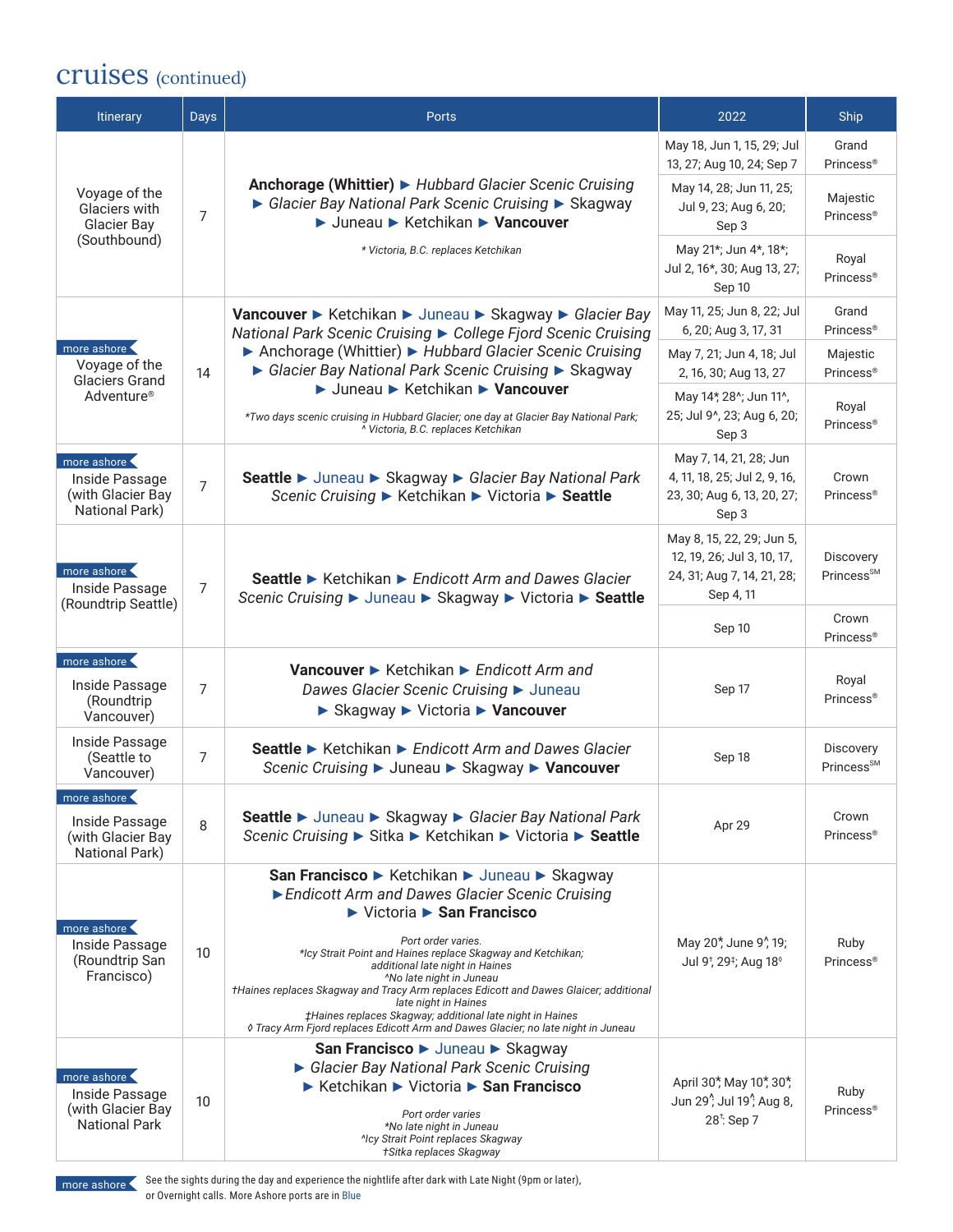### cruises (continued)

| <b>Itinerary</b>                                                     | <b>Days</b>     | <b>Ports</b>                                                                                                                                                                                                                                             | 2022   | <b>Ship</b>                        |
|----------------------------------------------------------------------|-----------------|----------------------------------------------------------------------------------------------------------------------------------------------------------------------------------------------------------------------------------------------------------|--------|------------------------------------|
| more ashore<br>Inside Passage<br>(with Glacier Bay<br>National Park) | 10 <sup>°</sup> | Vancouver ► Ketchikan ► Juneau ► Skagway ► Glacier Bay<br>National Park Scenic Cruising ► Icy Strait Point ► Hubbard<br>Glacier Scenic Cruising ▶ Vancouver                                                                                              | Sep 10 | Majestic<br>Princess <sup>®</sup>  |
| more ashore<br>Inside Passage<br>(with Glacier Bay<br>National Park) | 12              | Vancouver ► Juneau ► Skagway ► Icy Strait Point ► Glacier<br>Bay National Park Scenic Cruising ▶ Sitka ▶ Endicott Arm and<br>Dawes Glacier Scenic Cruising ► Ketchikan ► Prince Rupert<br>$\blacktriangleright$ Victoria $\blacktriangleright$ Vancouver | Sep 14 | Grand<br>Princess <sup>®</sup>     |
| more ashore<br>Inside Passage<br>(with Glacier Bay<br>National Park) | 12              | Vancouver ► Juneau ► Skagway ► Icy Strait Point ► Sitka<br>▶ Hubbard Glacier Scenic Cruising ▶ Glacier Bay National<br>Park Scenic Cruising ► Endicott Arm and Dawes Glacier<br>Scenic Cruising ► Ketchikan ► Victoria ► Vancouver                       | May 2  | Royal<br>Princess <sup>®</sup>     |
| Alaska Sampler                                                       | 4               | Vancouver ► Ketchikan ► Seattle                                                                                                                                                                                                                          | May 4  | Discovery<br>Prances <sup>SM</sup> |

## cruisetours - denali explorer

| 10 Nights           | 7-day Voyage of the<br>Glaciers cruise | 1 night<br><b>Denali Princess</b><br><b>Wilderness Lodge</b><br><b>Natural History Tour</b>                                                | 1 night<br>Mt. McKinley Princess<br><b>Wilderness Lodge</b>                                 | 1 night Anchorage                                                  |                                                                    |  |
|---------------------|----------------------------------------|--------------------------------------------------------------------------------------------------------------------------------------------|---------------------------------------------------------------------------------------------|--------------------------------------------------------------------|--------------------------------------------------------------------|--|
| AA3 (After Cruise)  |                                        | Majestic Princess: 5/7, 5/21, 6/4, 6/18, 7/2, 7/16, 7/30, 8/13, 8/27<br>Royal Princess: 5/14, 5/28, 6/11, 6/25, 7/9, 7/23, 8/6, 8/20, 9/3  |                                                                                             | Grand Princess: 5/11, 5/25, 6/8, 6/22, 7/6, 7/20, 8/3, 8/17, 8/31  |                                                                    |  |
| AB3 (Before Cruise) |                                        | Majestic Princess: 5/11, 5/25, 6/8, 6/22, 7/6, 7/20, 8/3, 8/17, 8/31<br>Royal Princess: 5/18, 6/1, 6/15, 6/29, 7/13, 7/27, 8/10, 8/24, 9/7 |                                                                                             | Grand Princess: 5/15, 5/29, 6/12, 6/26, 7/10, 7/24, 8/7, 8/21, 9/4 |                                                                    |  |
| 10 Nights           | 7-day Voyage of the<br>Glaciers cruise | 1 night<br>Mt. McKinley Princess<br><b>Wilderness Lodge</b>                                                                                | 1 night<br><b>Denali Princess</b><br><b>Wilderness Lodge</b><br><b>Natural History Tour</b> | 1 night Fairbanks<br>Sternwheeler Riverboat<br>Cruise              |                                                                    |  |
| BA3 (After Cruise)  |                                        | Majestic Princess: 5/7, 5/21, 6/4, 6/18, 7/2, 7/16, 7/30, 8/13, 8/27<br>Royal Princess: 5/14, 5/28, 6/11, 6/25, 7/9, 7/23, 8/6, 8/20, 9/3  |                                                                                             |                                                                    | Grand Princess: 5/11, 5/25, 6/8, 6/22, 7/6, 7/20, 8/3, 8/17, 8/31  |  |
| BB3 (Before Cruise) |                                        | Majestic Princess: 5/11, 5/25, 6/8, 6/22, 7/6, 7/20, 8/3, 8/17, 8/31<br>Royal Princess: 5/18, 6/1, 6/15, 6/29, 7/13, 7/27, 8/10, 8/24, 9/7 |                                                                                             |                                                                    | Grand Princess: 5/15, 5/29, 6/12, 6/26, 7/10, 7/24, 8/7, 8/21, 9/4 |  |
| 10 Nights           | 7-day Voyage of the<br>Glaciers cruise | 2 nights<br><b>Denali Princess</b><br><b>Wilderness Lodge</b><br><b>Natural History Tour</b>                                               | 1 nights Fairbanks<br>Sternwheeler Riverboat<br>Cruise                                      |                                                                    |                                                                    |  |
| CA3 (After Cruise)  |                                        | Majestic Princess: 5/7, 5/21, 6/4, 6/18, 7/2, 7/16, 7/30, 8/13, 8/27<br>Royal Princess: 5/14, 5/28, 6/11, 6/25, 7/9, 7/23, 8/6, 8/20, 9/3  |                                                                                             |                                                                    |                                                                    |  |
| CB3 (Before Cruise) |                                        | Majestic Princess: 5/11, 5/25, 6/8, 6/22, 7/6, 7/20, 8/3, 8/17, 8/31<br>Royal Princess: 5/18, 6/1, 6/15, 6/29, 7/13, 7/27, 8/10, 8/24, 9/7 |                                                                                             |                                                                    | Grand Princess: 5/15, 5/29, 6/12, 6/26, 7/10, 7/24, 8/7, 8/21, 9/4 |  |
| 11 Nights           | 7-day Voyage of the<br>Glaciers cruise | 3 nights<br><b>Denali Princess</b><br>Wilderness Lodge<br><b>Tundra Wilderness Tour</b>                                                    | 1 night Anchorage                                                                           |                                                                    |                                                                    |  |
| DA4 (After Cruise)  |                                        | Majestic Princess: 5/7, 5/21, 6/4, 6/18, 7/2, 7/16, 7/30, 8/13, 8/27                                                                       |                                                                                             |                                                                    | Grand Princess: 5/11, 5/25, 6/8, 6/22, 7/6, 7/20, 8/3, 8/17, 8/31  |  |
| DB4 (Before Cruise) |                                        | Majestic Princess: 5/10, 5/24, 6/7, 6/21, 7/5, 7/19, 8/2, 8/16, 8/30<br>Royal Princess: 5/17, 5/31, 6/14, 6/28, 7/12, 7/26, 8/9, 8/23, 9/6 |                                                                                             |                                                                    | Grand Princess: 5/14, 5/28, 6/11, 6/25, 7/9, 7/23, 8/6, 8/20, 9/3  |  |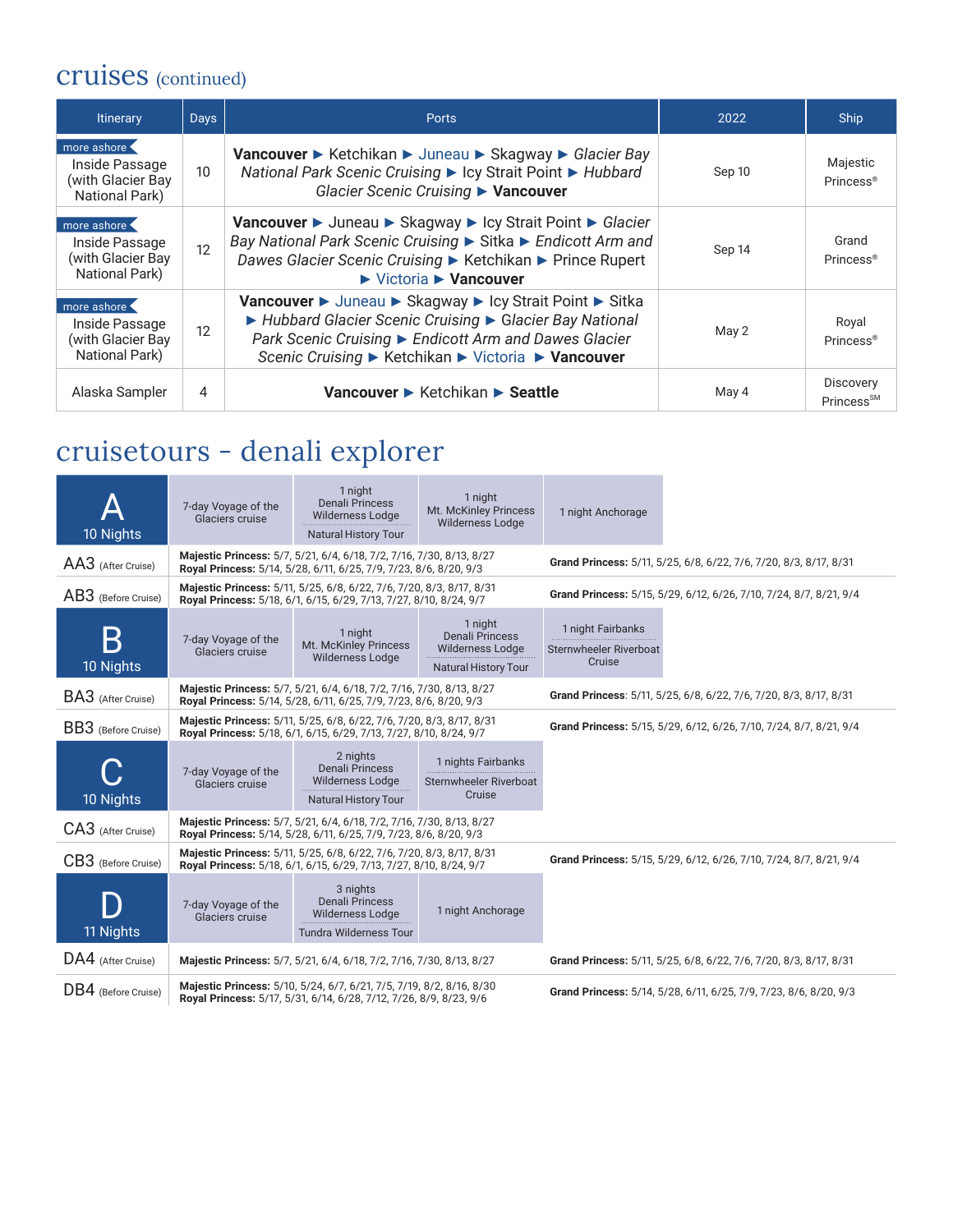## cruisetours - denali explorer (continued)

| 11 Nights                            | 7-day Voyage of the<br>Glaciers cruise | 2 nights<br><b>Denali Princess</b><br>Wilderness Lodge<br><b>Natural History Tour</b>                                                      | 1 night<br>Mt. McKinley Princess<br><b>Wilderness Lodge</b>                                  | 1 night<br>Anchorage                                                                  |                                                                   |  |
|--------------------------------------|----------------------------------------|--------------------------------------------------------------------------------------------------------------------------------------------|----------------------------------------------------------------------------------------------|---------------------------------------------------------------------------------------|-------------------------------------------------------------------|--|
| EA4 (After Cruise)                   |                                        | Majestic Princess: 5/7, 5/21, 6/4, 6/18, 7/2, 7/16, 7/30, 8/13, 8/27<br>Royal Princess: 5/14, 5/28, 6/11, 6/25, 7/9, 7/23, 8/6, 8/20, 9/3  |                                                                                              | Grand Princess: 5/11, 5/25, 6/8, 6/22, 7/6, 7/20, 8/3, 8/17, 8/31                     |                                                                   |  |
| EB4 (Before Cruise)                  |                                        | Majestic Princess: 5/24, 6/7, 6/21, 7/5, 7/19, 8/2, 8/16, 8/30<br>Royal Princess: 5/17, 5/31, 6/14, 6/28, 7/12, 7/26, 8/9, 8/23, 9/6       |                                                                                              | Grand Princess: 5/14, 5/28, 6/11, 6/25, 7/9, 7/23, 8/6, 8/20, 9/3                     |                                                                   |  |
| 11 Nights                            | 7-day Voyage of the<br>Glaciers cruise | 1 night<br>Mt. McKinley Princess<br><b>Wilderness Lodge</b>                                                                                | 2 nights<br>Denali Princess<br><b>Wilderness Lodge</b><br><b>Natural History Tour</b>        | 1 night<br>Fairbanks<br>Sternwheeler Riverboat<br>Cruise                              |                                                                   |  |
| FA4 (After Cruise)                   |                                        | Majestic Princess: 5/7, 5/21, 6/4, 6/18, 7/2, 7/16, 7/30, 8/13, 8/27<br>Royal Princess: 5/14, 5/28, 6/11, 6/25, 7/9, 7/23, 8/6, 8/20, 9/3  |                                                                                              |                                                                                       | Grand Princess: 5/11, 5/25, 6/8, 6/22, 7/6, 7/20, 8/3, 8/17, 8/31 |  |
| FB4 (Before Cruise)                  |                                        | Majestic Princess: 5/10, 5/24, 6/7, 6/21, 7/5, 7/19, 8/2, 8/16, 8/30<br>Royal Princess: 5/17, 5/31, 6/14, 6/28, 7/12, 7/26, 8/9, 8/23, 9/6 |                                                                                              |                                                                                       | Grand Princess: 5/14, 5/28, 6/11, 6/25, 7/9, 7/23, 8/6, 8/20, 9/3 |  |
| 11 Nights                            | 7-day Voyage of the<br>Glaciers cruise | 2 nights<br>Denali Princess<br><b>Wilderness Lodge</b><br><b>Natural History Tour</b>                                                      | 2 nights Fairbanks<br>Sternwheeler Riverboat<br>Cruise & Gold Dredge<br>8 Tour               |                                                                                       |                                                                   |  |
| GA4 (After Cruise)                   |                                        | Majestic Princess: 5/7, 5/21, 6/4, 6/18, 7/2, 7/16, 7/30, 8/13, 8/27<br>Royal Princess: 5/14, 5/28, 6/11, 6/25, 7/9, 7/23, 8/6, 8/20, 9/3  |                                                                                              |                                                                                       |                                                                   |  |
| GB4 (Before Cruise)                  |                                        | Majestic Princess: 5/10, 5/24, 6/7, 6/21, 7/5, 7/19, 8/2, 8/16, 8/30<br>Royal Princess: 5/17, 5/31, 6/14, 6/28, 7/12, 7/26, 8/9, 8/23, 9/6 |                                                                                              |                                                                                       | Grand Princess: 5/14, 5/28, 6/11, 6/25, 7/9, 7/23, 8/6, 8/20, 9/3 |  |
| 12 Nights                            | 7-day Voyage of the<br>Glaciers cruise | 2 nights<br>Denali Princess<br><b>Wilderness Lodge</b><br><b>Natural History Tour</b>                                                      | 2 nights<br>Mt. McKinley Princess<br>Wilderness Lodge                                        | 1 night<br>Anchorage                                                                  |                                                                   |  |
| HA5 (After Cruise)                   |                                        | Majestic Princess: 5/7, 5/21, 6/4, 6/18, 7/2, 7/16, 7/30, 8/13, 8/27<br>Royal Princess: 5/14, 5/28, 6/11, 6/25, 7/9, 7/23, 8/6, 8/20       |                                                                                              |                                                                                       | Grand Princess: 5/11, 5/25, 6/8, 6/22, 7/6, 7/20, 8/3, 8/17, 8/31 |  |
| HB5 (Before Cruise)                  |                                        | Majestic Princess: 5/23, 6/6, 6/20, 7/4, 7/18, 8/1, 8/15, 8/29                                                                             |                                                                                              |                                                                                       | Grand Princess: 5/13, 5/27, 6/10, 6/24, 7/8, 7/22, 8/5, 8/19, 9/2 |  |
| 12 Nights                            | 7-day Voyage of the<br>Glaciers cruise | 2 nights<br>Mt. McKinley Princess<br><b>Wilderness Lodge</b>                                                                               | 2 nights<br>Denali Princess<br><b>Wilderness Lodge</b><br><b>Natural History Tour</b>        | 1 night Fairbanks<br>Sternwheeler Riverboat<br>Cruise                                 |                                                                   |  |
| IA5 (After Cruise)                   |                                        | Majestic Princess: 5/7, 5/21, 6/4, 6/18, 7/2, 7/16, 7/30, 8/13, 8/27<br>Royal Princess: 5/14, 5/28, 6/11, 6/25, 7/9, 7/23, 8/6, 8/20, 9/3  |                                                                                              |                                                                                       | Grand Princess: 5/11, 5/25, 6/8, 6/22, 7/6, 7/20, 8/3, 8/17, 8/31 |  |
| IB5 (Before Cruise)                  |                                        | Majestic Princess: 5/23, 6/6, 6/20, 7/4, 7/18, 8/1, 8/15, 8/29<br>Royal Princess: 5/16, 5/30, 6/13, 6/27, 7/11, 7/25, 8/8, 8/22, 9/5       |                                                                                              |                                                                                       | Grand Princess: 5/13, 5/27, 6/10, 6/24, 7/8, 7/22, 8/5, 8/19, 9/2 |  |
| $\overline{\mathsf{v}}$<br>12 Nights | 7-day Voyage of the<br>Glaciers cruise | 1 night<br>Anchorage                                                                                                                       | 1 night<br>Mt. McKinley Princess<br><b>Wilderness Lodge</b>                                  | 2 nights<br>Denali Princess<br><b>Wilderness Lodge</b><br><b>Natural History Tour</b> | 1 night Fairbanks<br>Sternwheeler Riverboat<br>Cruise             |  |
| $JA5$ (After Cruise)                 |                                        | Majestic Princess: 5/7, 5/21, 6/4, 6/18, 7/2, 7/16, 7/30, 8/13, 8/27<br>Royal Princess: 5/14, 5/28, 6/11, 6/25, 7/9, 7/23, 8/6, 8/20, 9/3  |                                                                                              |                                                                                       | Grand Princess: 5/11, 5/25, 6/8, 6/22, 7/6, 7/20, 8/3, 8/17, 8/31 |  |
| $JB5$ (Before Cruise)                |                                        | Majestic Princess: 5/23, 6/6, 6/20, 7/4, 7/18, 8/1, 8/15, 8/29<br>Royal Princess: 5/16, 5/30, 6/13, 6/27, 7/11, 7/25, 8/8, 8/22, 9/5       |                                                                                              |                                                                                       | Grand Princess: 5/13, 5/27, 6/10, 6/24, 7/8, 7/22, 8/5, 8/19, 9/2 |  |
| 13 Nights                            | 7-day Voyage of the<br>Glaciers cruise | 2 nights<br>Mt. McKinley Princess<br><b>Wilderness Lodge</b>                                                                               | 2 nights<br><b>Denali Princess</b><br><b>Wilderness Lodge</b><br><b>Natural History Tour</b> | 2 nights Fairbanks<br>Sternwheeler Riverboat<br>Cruise & Gold Dredge<br>8 Tour        |                                                                   |  |
| KA6 (After Cruise)                   |                                        | Majestic Princess: 5/7, 5/21, 6/4, 6/18, 7/2, 7/16, 7/30, 8/13, 8/27<br>Royal Princess: 5/14, 5/28, 6/11, 6/25, 7/9, 7/23, 8/6, 8/20, 9/3  |                                                                                              |                                                                                       | Grand Princess: 5/11, 5/25, 6/8, 6/22, 7/6, 7/20, 8/3, 8/17, 8/31 |  |
| KB6 (Before Cruise)                  |                                        | Majestic Princess: 5/22, 6/5, 6/19, 7/3, 7/17, 7/31, 8/14, 8/28<br>Royal Princess: 5/15, 5/29, 6/12, 6/26, 7/10, 7/24, 8/7, 8/21, 9/4      |                                                                                              |                                                                                       | Grand Princess: 5/12, 5/26, 6/9, 6/23, 7/7, 7/21, 8/4, 8/18, 9/1  |  |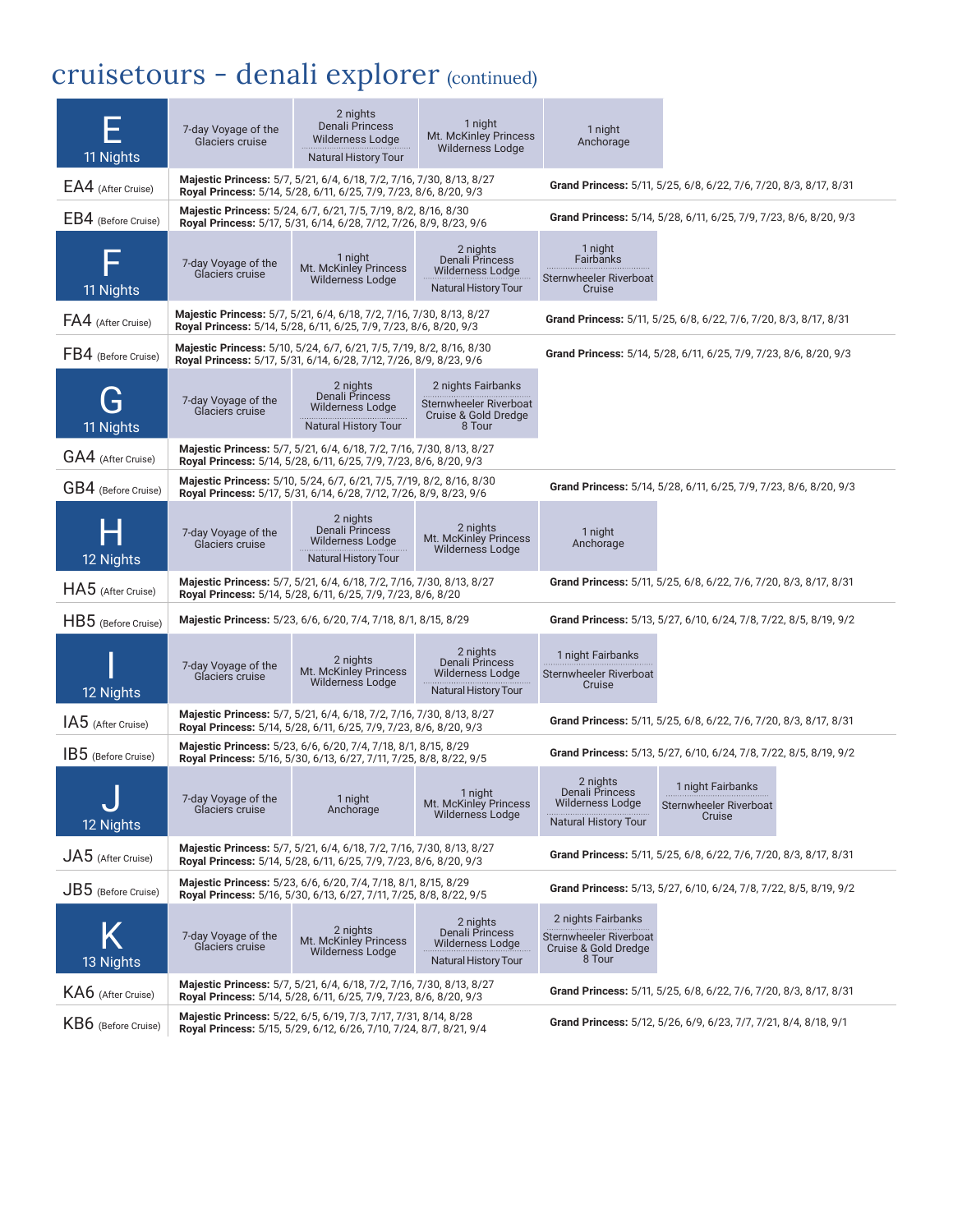### cruisetours - on your own

| 10 Nights                  | 7-day<br>Voyage of the<br>Glaciers cruise                         | 1 night<br><b>Denali Princess</b><br><b>Wilderness Lodge</b>                                                                               | 1 night<br>Mt. McKinley Princess<br><b>Wilderness Lodge</b> | 1 night<br>Anchorage |                                                                    |
|----------------------------|-------------------------------------------------------------------|--------------------------------------------------------------------------------------------------------------------------------------------|-------------------------------------------------------------|----------------------|--------------------------------------------------------------------|
| AAX (After Cruise)         |                                                                   | Majestic Princess: 5/7, 5/21, 6/4, 6/18, 7/2, 7/16, 7/30, 8/13, 8/27<br>Royal Princess: 5/14, 5/28, 6/11, 6/25, 7/9, 7/23, 8/6, 8/20, 9/3  |                                                             |                      | Grand Princess: 5/11, 5/25, 6/8, 6/22, 7/6, 7/20, 8/3, 8/17, 8/31  |
| ABX (Before Cruise)        |                                                                   | Majestic Princess: 5/11, 5/25, 6/8, 6/22, 7/6, 7/20, 8/3, 8/17, 8/31<br>Royal Princess: 5/18, 6/1, 6/15, 6/29, 7/13, 7/27, 8/10, 8/24, 9/7 |                                                             |                      | Grand Princess: 5/15, 5/29, 6/12, 6/26, 7/10, 7/24, 8/7, 8/21, 9/4 |
| 10 Nights                  | 7-day<br>Voyage of the<br>Glaciers cruise                         | 1 night<br>Mt. McKinley Princess<br><b>Wilderness Lodge</b>                                                                                | 1 night<br>Denali Princess<br><b>Wilderness Lodge</b>       | 1 night<br>Fairbanks |                                                                    |
| <b>BAX</b> (After Cruise)  | Royal Princess: 9/3                                               | Majestic Princess: 5/7, 5/21, 6/4, 6/18, 7/2, 7/16, 7/30, 8/13, 8/27                                                                       |                                                             |                      |                                                                    |
| <b>BBX</b> (Before Cruise) |                                                                   | Majestic Princess: 5/11, 5/25, 6/8, 6/22, 7/6, 7/20, 8/3, 8/17, 8/31<br>Royal Princess: 5/18, 6/1, 6/15, 6/29, 7/13, 7/27, 8/10, 8/24, 9/7 |                                                             |                      | Grand Princess: 5/15, 5/29, 6/12, 6/26, 7/10, 7/24, 8/7, 8/21, 9/4 |
| 11 Nights                  | 7-day<br>Voyage of the<br>Glaciers cruise                         | 2 nights<br>Denali Princess<br><b>Wilderness Lodge</b>                                                                                     | 1 night<br>Mt. McKinley Princess<br><b>Wilderness Lodge</b> | 1 night<br>Anchorage |                                                                    |
| EAX (After Cruise)         |                                                                   | Majestic Princess: 5/7, 5/21, 6/4, 6/18, 7/2, 7/16, 7/30, 8/13, 8/27<br>Royal Princess: 5/14, 5/28, 6/11, 6/25, 7/9, 7/23, 8/6, 8/20, 9/3  |                                                             |                      |                                                                    |
| <b>EBX</b> (Before Cruise) |                                                                   | Majestic Princess: 5/24, 6/7, 6/21, 7/5, 7/19, 8/2, 8/16, 8/30                                                                             |                                                             |                      | Grand Princess: 5/14, 5/28, 6/11, 6/25, 7/9, 7/23, 8/6, 8/20, 9/3  |
| 11 Nights                  | 7-day<br>Vovage of the<br>Glaciers cruise                         | 1 night<br>Mt. McKinley Princess<br><b>Wilderness Lodge</b>                                                                                | 2 nights<br>Denali Princess<br><b>Wilderness Lodge</b>      | 1 night<br>Fairbanks |                                                                    |
| <b>FAX</b> (After Cruise)  | Royal Princess: 5/14, 5/28, 6/11, 6/25, 7/9, 7/23, 8/6, 8/20, 9/3 |                                                                                                                                            |                                                             |                      |                                                                    |
| FBX (Before Cruise)        |                                                                   | Majestic Princess: 5/10, 5/24, 6/7, 6/21, 7/5, 7/19, 8/2, 8/16, 8/30                                                                       |                                                             |                      | Grand Princess: 5/14, 5/28, 6/11, 6/25, 7/9, 7/23, 8/6, 8/20, 9/3  |

### cruisetours - off the beaten path

| 12 Nights            | 7-day Voyage of the<br>Glaciers cruise                                                                                         | 1 night<br>Kenai Princess<br><b>Wilderness Lodge</b>                                                                                      | 1 night<br>Mt. McKinley Princess<br><b>Wilderness Lodge</b>                    | 2 nights<br>Denali Princess<br><b>Wilderness Lodge</b><br><b>Natural History Tour</b> | 1 night Fairbanks<br>Sternwheeler Riverboat<br>Cruise             |                   |  |  |
|----------------------|--------------------------------------------------------------------------------------------------------------------------------|-------------------------------------------------------------------------------------------------------------------------------------------|--------------------------------------------------------------------------------|---------------------------------------------------------------------------------------|-------------------------------------------------------------------|-------------------|--|--|
| $LA5$ (After Cruise) |                                                                                                                                | Majestic Princess: 5/7, 5/21, 6/4, 6/18, 7/2, 7/16, 7/30, 8/13, 8/27<br>Royal Princess: 5/14, 5/28, 6/11, 6/25, 7/9, 7/23, 8/6, 8/20, 9/3 |                                                                                |                                                                                       | Grand Princess: 5/11, 5/25, 6/8, 6/22, 7/6, 7/20, 8/3, 8/17, 8/31 |                   |  |  |
| LB5 (Before Cruise)  |                                                                                                                                | Majestic Princess: 5/23, 6/6, 6/20, 7/4, 7/18, 8/1, 8/15, 8/29<br>Royal Princess: 5/16, 5/30, 6/13, 6/27, 7/11, 7/25, 8/8, 8/22, 9/5      |                                                                                |                                                                                       |                                                                   |                   |  |  |
| 13 Nights            | 7-day Voyage of the<br>Glaciers cruise                                                                                         | 2 nights<br><b>Copper River Princess</b><br>Wilderness Lodge                                                                              | 2 nights<br>Denali Princess<br>Wilderness Lodge<br><b>Natural History Tour</b> | 1 night<br>Mt. McKinley Princess<br><b>Wilderness Lodge</b>                           | 1 night Anchorage                                                 |                   |  |  |
| MA6 (After Cruise)   |                                                                                                                                | Majestic Princess: 5/21, 6/4, 6/18, 7/2, 7/16, 7/30, 8/13, 8/27<br>Royal Princess: 5/14, 5/28, 6/11, 6/25, 7/9, 7/23, 8/6, 8/20           |                                                                                |                                                                                       |                                                                   |                   |  |  |
| MB6 (Before Cruise)  |                                                                                                                                | Majestic Princess: 5/22, 6/5, 6/19, 7/3, 7/17, 7/31, 8/14, 8/28<br>Royal Princess: 5/15, 5/29, 6/12, 6/26, 7/10, 7/24, 8/7, 8/21, 9/4     |                                                                                |                                                                                       | Grand Princess: 5/26, 6/9, 6/23, 7/7, 7/21, 8/4, 8/18, 9/1        |                   |  |  |
| 14 Nights            | 7-day Voyage of the<br>Glaciers cruise                                                                                         | 1 night Mt. McKinley<br>Princess Wilderness<br>Lodge                                                                                      | 1 night<br>Denali Princess<br><b>Wilderness Lodge</b>                          | 2 nights Fairbanks<br>Sternwheeler Riverboat<br>Cruise & Gold Dredge<br>8 Tour        | 2 nights<br><b>Copper River Princess</b><br>Wilderness Lodge      | 1 night Anchorage |  |  |
| NA7 (After Cruise)   | Grand Princess: 5/11, 5/25, 6/8, 6/22, 7/6, 7/20, 8/3, 8/17                                                                    |                                                                                                                                           |                                                                                |                                                                                       |                                                                   |                   |  |  |
| NB7 (Before Cruise)  | Majestic Princess: 5/21, 6/4, 6/18, 7/2, 7/16, 7/30, 8/13, 8/27<br>Grand Princess: 5/25, 6/8, 6/22, 7/6, 7/20, 8/3, 8/17, 8/31 |                                                                                                                                           |                                                                                |                                                                                       |                                                                   |                   |  |  |